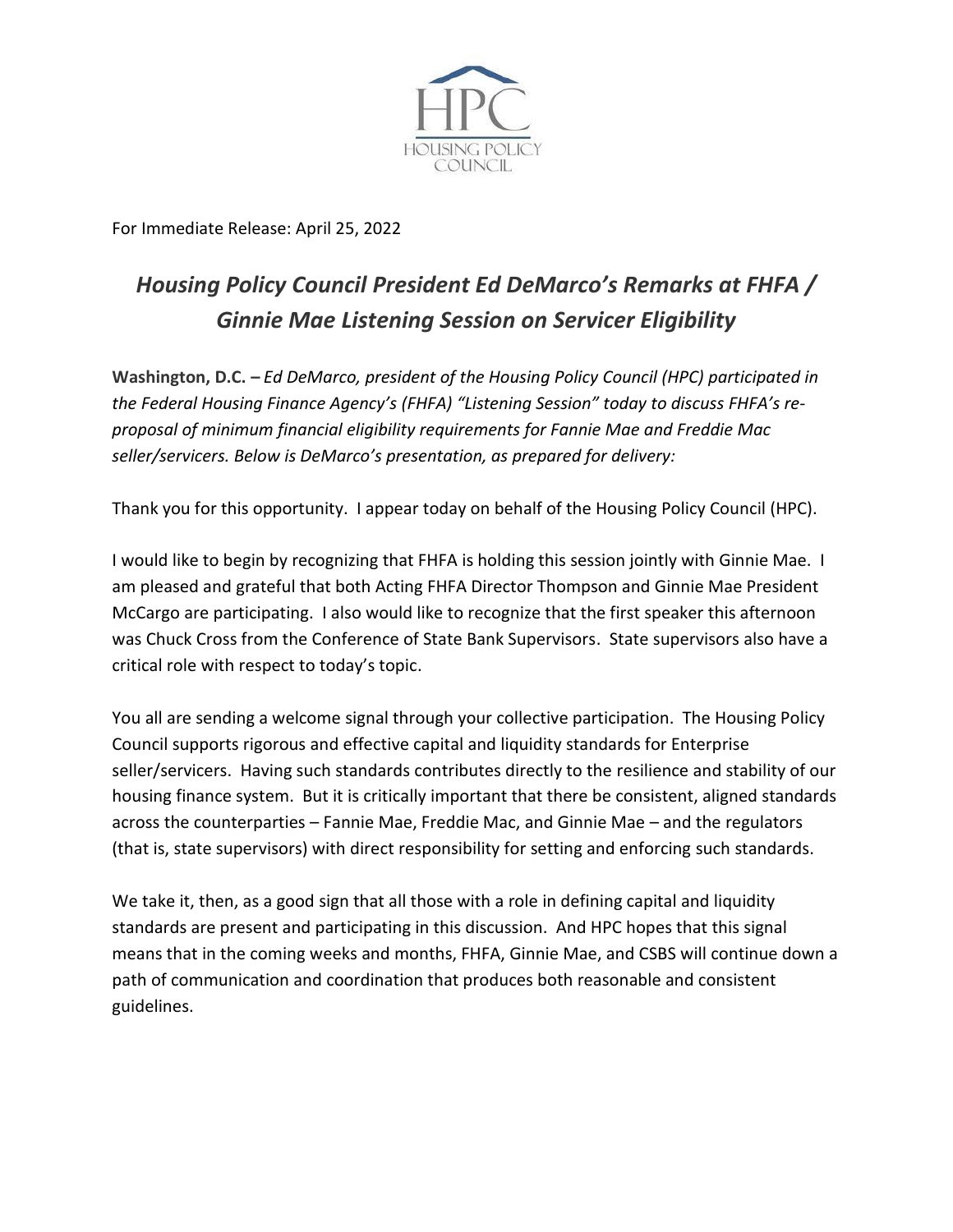Turning to the FHFA Re-Proposal, HPC appreciates that FHFA has already listened and responded to industry concerns on its earlier, withdrawn proposal. We support the minimum net worth and liquidity requirements and believe that the framework used is sensible.

In the comment letter HPC is submitting today, we recommend that the standards be finetuned to encourage the use of existing liquidity risk management practices. Our proposed refinements do not focus on the percentage requirements for capital and liquidity, but on how those requirements are satisfied. Most importantly, HPC advocates that available capacity under committed lines of credit should receive consideration as a source of liquidity. We also identify several places where we would appreciate greater clarification from FHFA as it proceeds to finalize the framework. In the next few minutes, I will provide a brief overview of several of these comments.

The first and primary issue I would like to raise is one that I expect you will hear from other speakers today and in other comment letters. Specifically, we believe there is a good case to be made for including a portion of the available capacity under committed lines of credit to meet the liquidity requirements.

HPC's comment letter goes into detail on why we believe committed lines warrant this consideration. While we make some suggestions as to how this could be done, we recognize that there are many ways to accomplish this objective. My larger point for this session is to note that the HPC comment letter highlight the benefits associated with including committed lines to meet some portion of the proposed liquidity requirements. In doing so, we acknowledge that cash and cash equivalents should be the primary component in meeting the liquidity standards. Yet, committed lines can and should be part of meeting that requirement as well.

Fannie Mae, Freddie Mac, and Ginnie Mae already collect data quarterly on nonbank seller/servicers' lines of credit via the Mortgage Bankers' Financial Reporting Form. Adjustments to the current reporting could provide a more complete picture of the available capacity under committed lines and the Enterprises could modify the reporting to align with whatever portion of committed credit lines FHFA decides to count as liquidity.

In its re-proposal, FHFA introduced a new concept to the liquidity framework: an incremental liquidity requirement for nonbank mortgage originators that use the TBA market to hedge interest rate risk. FHFA indicates that it calibrated this requirement to its observations of margin calls related to hedging in the TBA market during March-April 2020. However, it is unclear if this requirement is to be applied to the gross or net position.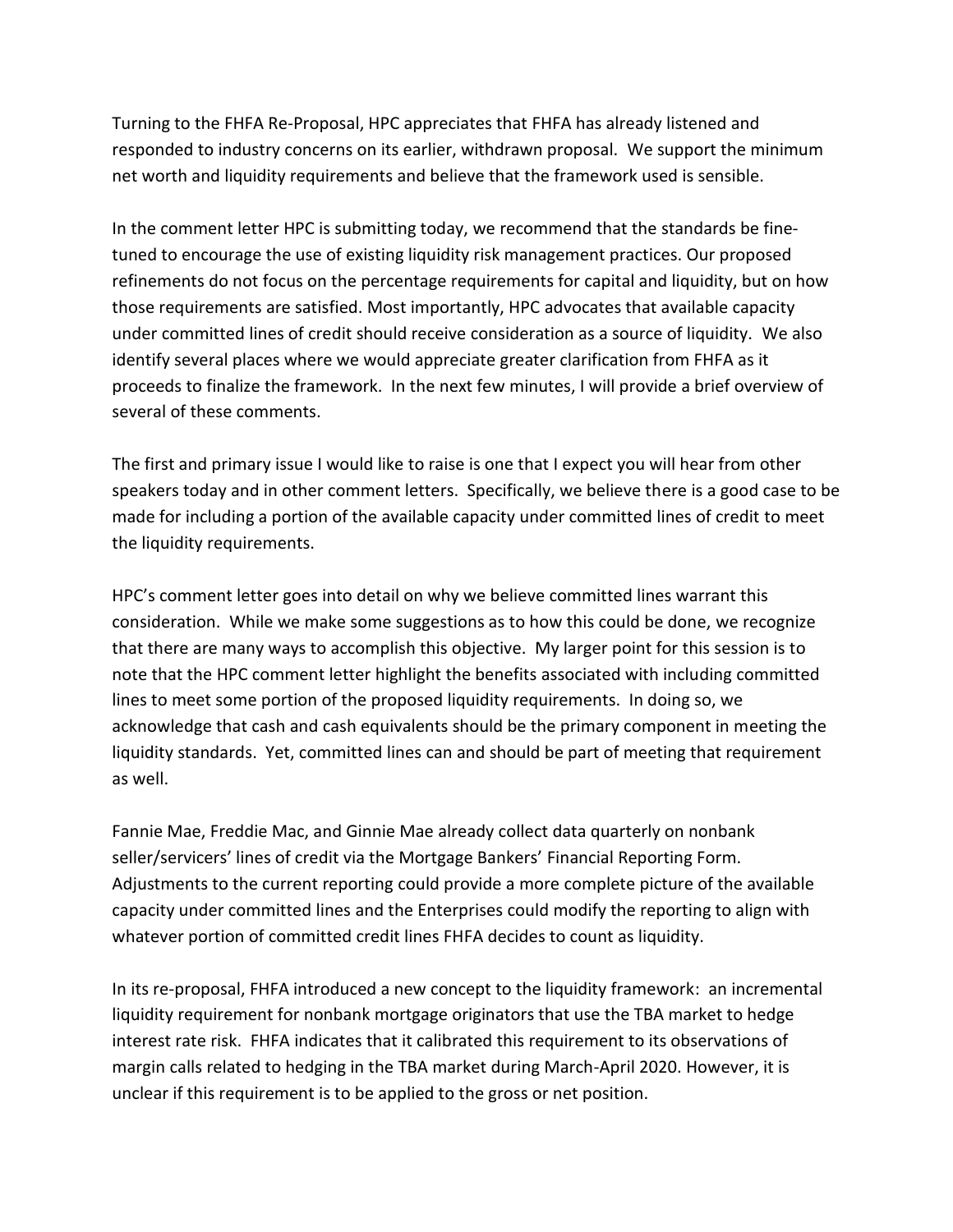In our comment letter, we explain that one of the responses to the market volatility in March-April 2020 was the expansion of netting agreements between warehouse lenders and seller/servicers. Thus, it is possible that warehouse lenders that also serve as dealers on TBA have entered contracts with nonbank seller/servicers that permit the positions to be netted against each other daily by the warehouse lender. Such netting results mitigate the nonbank's margin call exposure to the TBA position.

Therefore, HPC recommends that the origination liquidity requirement be modified to recognize the offsetting effects of these netted positions when the contracts provide for such netting.

Our last recommendation is that the definition of net worth used by FHFA, Ginnie Mae, and state regulators conform to the standing practice at the GSEs and Ginnie Mae, which makes certain adjustments to GAAP definitions. There are sound business reasons for these adjustments, and they have been part of business practice for some time. Therefore, we recommend that the written guidance align with the standing practices. Our letter provides greater detail.

Finally, there are several areas of the re-proposal that would benefit from additional clarification by FHFA as it finalizes the standards. These are described in our letter.

I will close with three points:

- Coordination and alignment across FHFA and the GSEs, Ginnie Mae, and CSBS would enhance predictability, consistency, and stability in how nonbank seller/servicers manage their capital and liquidity;
- Committed lines of credit are an important element of a prudent liquidity risk management framework and thus deserve some consideration in how they can help meet the overall liquidity requirements imposed; and
- Implementing a new set of capital and liquidity requirements is no small matter, so we urge that appropriate time be granted so affected firms can take the steps needed to comply with the new standards.

Thank you.